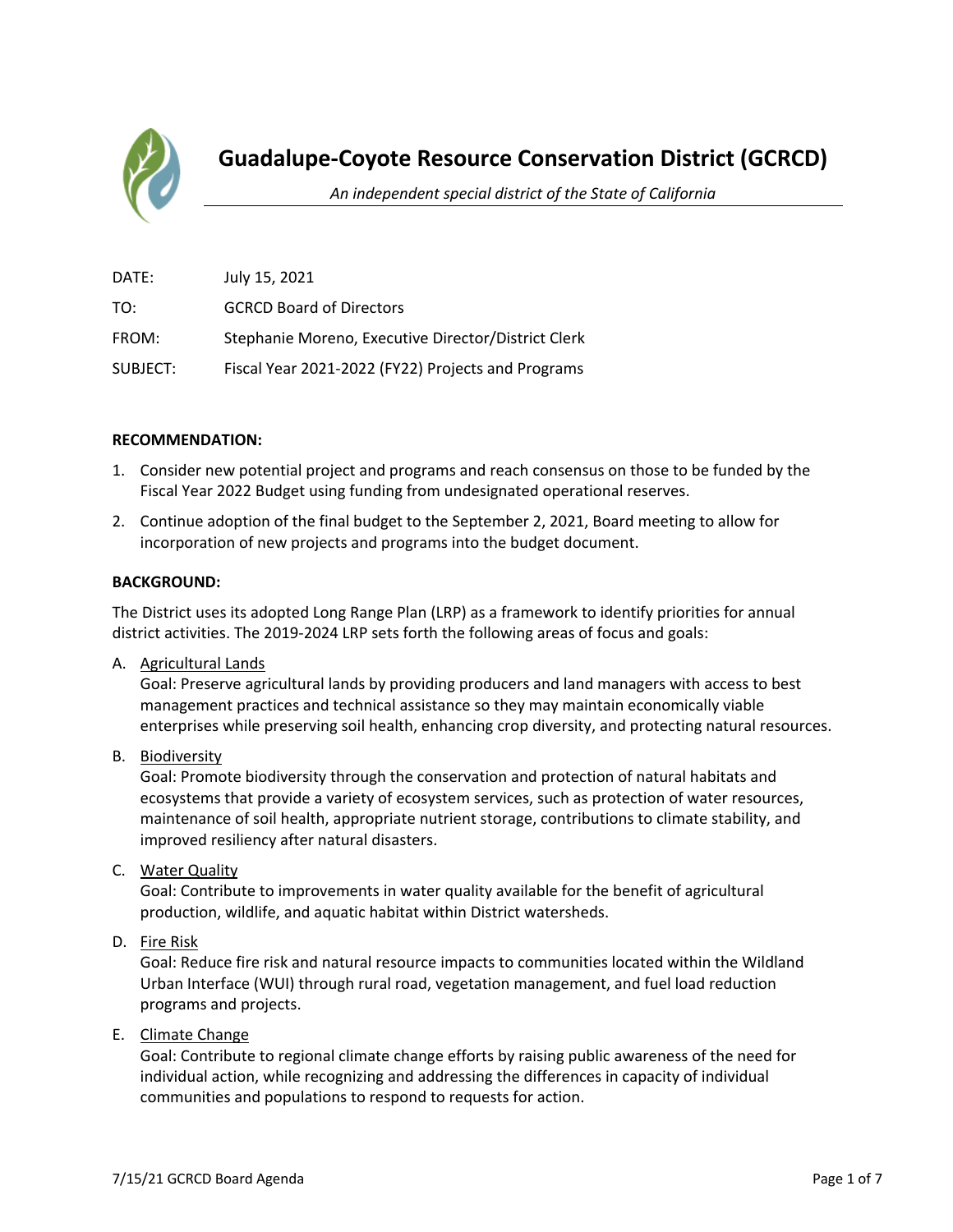#### F. Public Engagement

Goal: Ensure the public is aware of the role watersheds play in maintaining a healthy and resilient community, and the personal importance of preserving agricultural lands and healthy ecosystems.

#### G. District Operations

Goal: Build and maintain organizational capacity and financial viability to accommodate District mission and goals.

At the June 3, 2021, Board Meeting, the Directors shared their individual priorities for consideration in the FY22 Budget and indicated they would like to reduce the amount in operating reserves by investing in additional community projects. Several members of the public also provided input. Below is a summary of the "wish list":

- President Rick Lanman: He indicated the importance of setting some general principles for providing funding on projects, such as giving priority to funding that will provide leverage for partners' projects and grants, and ensuring that projects that are funding support the District's mission. He has three specific focuses: 1) Tule elk habitat and passage (multi stakeholder meetings; expert consultants; DNA analysis); 2) watersheds (multi-stakeholder group; watershed assessment, top to bottom, of at least one watershed in conjunction with Valley Water and other parties); and 3) reoaking projects (focusing on projects in disadvantaged communities to reduce ambient temperatures and particulate matter in the air).
- Vice-President Gary Jahns: He would like to see a request for proposal issued to solicit potential projects in line with District priorities and indicated he would prefer to spend down the operating reserves over a two-year period rather than allocating all of it this fiscal year. His priorities are habitat (in particular riparian habitat), biodiversity and water quality.
- Director Gail Bautista: She stated that she would like to follow up on the work of the ad hoc Environmental Justice Committee, and that her interests are public engagement, water quality, and providing student opportunities. She would also like to see projects that support the work being done by Veggielution and Master Gardeners.
- Director Susan Hare: She would like to see the District move this year from funding lots of little projects to funding a big idea that is important and measurable. She believes the District should show leadership in addressing climate change, and that a large climate change project could encompass other District priorities as well.
- Director Paula Quintero: She is interested in public engagement; hiring a grant writer as previously suggested to assist community organizations; and providing opportunities for engagement with students, particularly minorities and persons of color, on climate change and sustainability issues. She also would like to see more equity in providing funding to underserved communities.
- Additional comments: During the meeting discussion, Director Jahns echoed Director Quintero's comments on equity and said he would like the District to be conduct more outreach. Program Manager Hale recommended that the Board consider hiring an outreach coordinator given the Executive Director Moreno's current work demands. Director Hale voiced her support for hiring a grant writer. Associate Director Leikam indicated a Board member with the Urban Wildlife Research Project has grant expertise and may be able to provide insight to Ms Moreno regarding starting a grant writing program. District Conservationist James Booth offered his observation that resource conservation districts, and especially GCRCD, have been most impactful when they are able to fill in the gaps in services that other agencies cannot provide.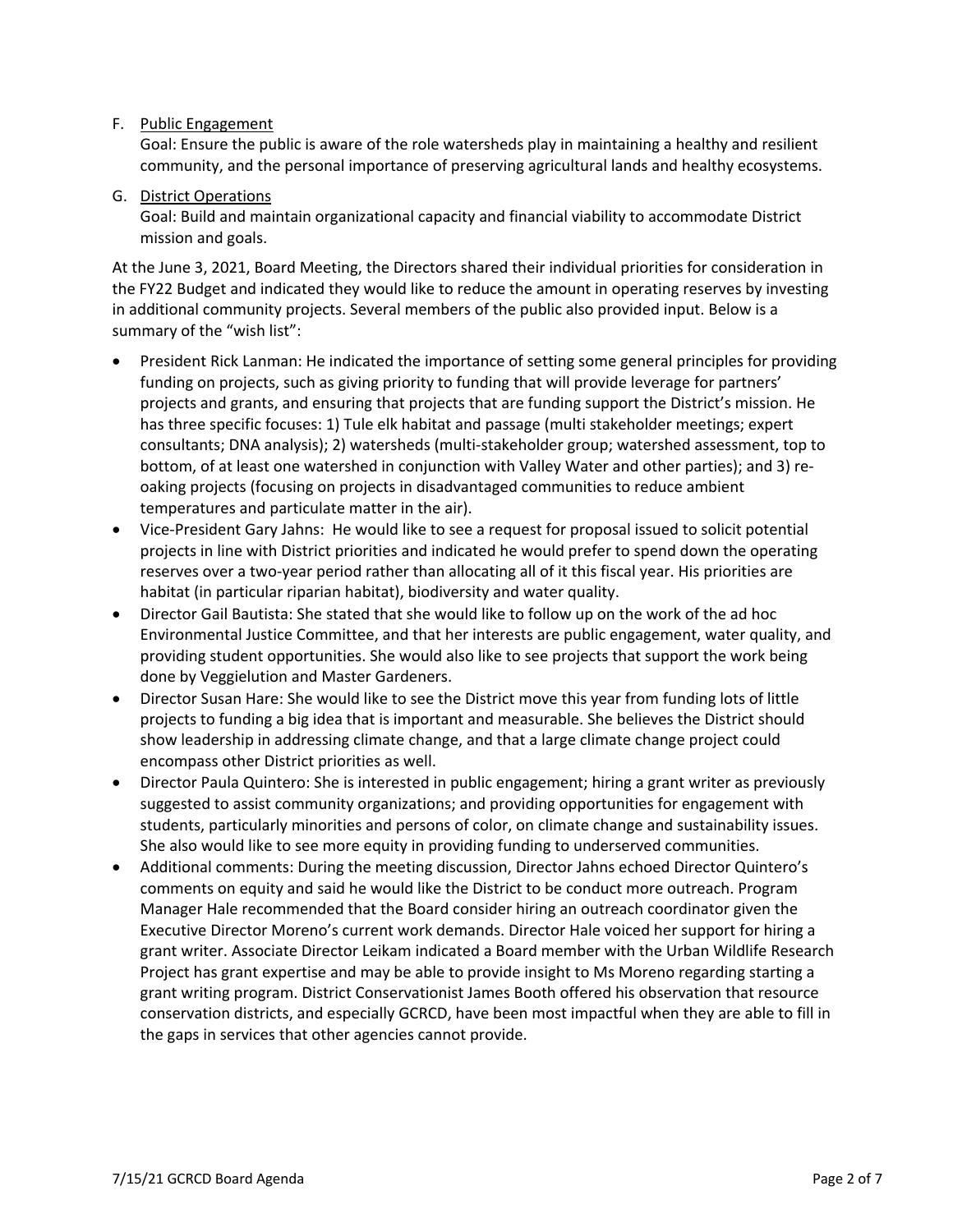#### **DISCUSSION:**

Using previous years' budget information and the background provided above, two tables were developed for the Board's review. The first table (begins on page 4) lists existing GCRCD projects and programs, and amounts encumbered by previous Board action; these amounts will be factored in when determining available funding for new projects. The second table (begins on page 7) lists potential project and program options for consideration and are based upon the Directors' priorities as stated at the June 3, 2021, meeting. This list is not all-inclusive and other items may be added to it at the meeting by individual Directors or as a result of public input.

Once the Board reaches consensus on the highest priority project(s) to be funded from Table 2, staff will formulate budget estimates and incorporate them into a final budget document for the Board to adopt at its September 2021 Board Meeting.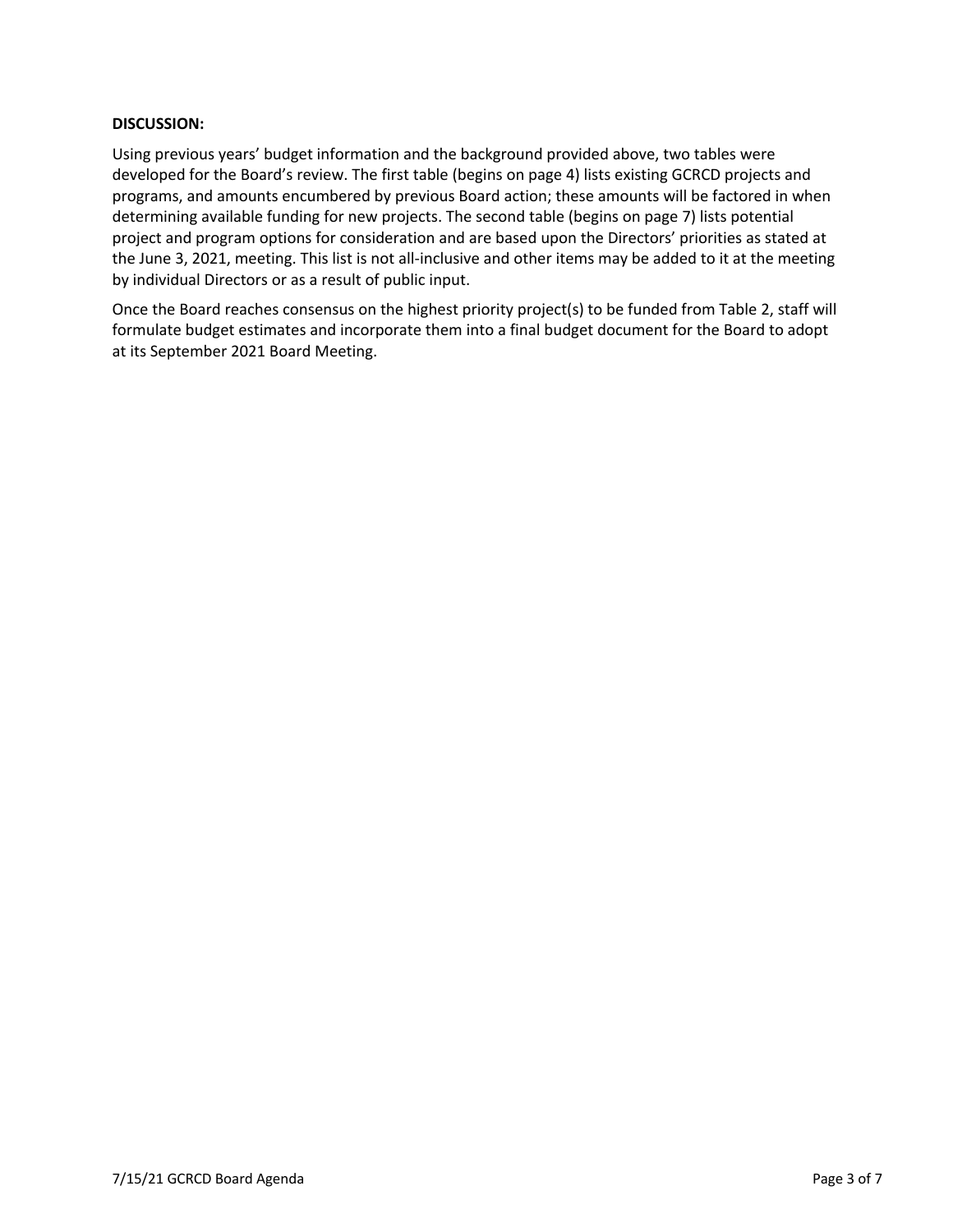## **Table 1: Existing Projects and Programs**

|                | <b>Project/Program Title</b>                                                             | <b>Description</b>                                                                                                                                                                                                                                                                                                                                                                                                                                                                                  | <b>LRP Areas</b><br>of Focus             | <b>Funding</b>                                                                                                                                                                                                                                  |
|----------------|------------------------------------------------------------------------------------------|-----------------------------------------------------------------------------------------------------------------------------------------------------------------------------------------------------------------------------------------------------------------------------------------------------------------------------------------------------------------------------------------------------------------------------------------------------------------------------------------------------|------------------------------------------|-------------------------------------------------------------------------------------------------------------------------------------------------------------------------------------------------------------------------------------------------|
| 1.<br>2.       | <b>Agricultural Pond</b><br>Technical<br>Assistance<br>Program<br><b>Anadromous Fish</b> | CDFW and SCVHA funded two Local Area Grants to develop a pond<br>hydroperiod model and take it open source to allow wider implementation of<br>hydrologic investigations for climate-adaptive land use practices and initial<br>applications for public lands containing habitat for native frogs, salamanders,<br>and turtles. Technical assistance will continue to be provided to landowners<br>as funding allows.<br>Monitor existing conditions and conduct research in support of maintaining | A, B, C, E,<br>F, G<br><b>B, C, E, F</b> | Grant closed 6/30/21;<br>seeking grant<br>opportunities to<br>transition to land-based<br>technical assistance<br>services.<br>Ancient DNA Salmonid                                                                                             |
|                | Monitoring and<br>Research                                                               | healthy populations of anadromous fish. Provide public education regarding<br>the importance of species to riparian health. (Recommending this be<br>incorporated into a new account titled "Watershed Education and Technical<br>Assistance Program".                                                                                                                                                                                                                                              |                                          | project has been<br>completed. The Chinook<br>Salmon Natal Stream<br>Analysis Project is in<br>process, and \$8,000.00<br>has been encumbered.                                                                                                  |
| 3.             | Carbon Farm<br>Program                                                                   | Provide technical assistance to agricultural producers wishing to develop a<br>carbon farm plan; participate in the Greater Bay Area Carbon Farming Hub<br>(GBACH)                                                                                                                                                                                                                                                                                                                                  | A, B, C, D,<br>E, F                      | \$2,500.00 has been<br>encumbered to prepare<br>a carbon farm plan for<br>Veggielution. Funding<br>for additional plans is<br>being sought through<br><b>GBACH and the Carbon</b><br>Cycle Institute's<br>statewide fund<br>development effort. |
| $\mathbf{4}$ . | Climate Action -<br><b>Working Lands</b>                                                 | Engage the agricultural community to: 1) raise awareness of the County's<br>working lands climate action project; 2) provide a forum for members of the<br>agricultural community to voice their thoughts on the potential for<br>integrating agriculture and working lands into the climate action plan; and 3)<br>gather specific information on the scalability of, opportunities for, and<br>barriers to carbon farming in Santa Clara County.                                                  | A, B, C, D,<br>E, F                      | Grant funded.                                                                                                                                                                                                                                   |
| 5.             | Farm & Ranch SW<br>Cleanup Program                                                       | Provide solid waste and habitat renewal services to agricultural landowners<br>who are eligible for funding through the CalRecycle Grant Program.                                                                                                                                                                                                                                                                                                                                                   | A, B, C, E, F                            | Grant funded.                                                                                                                                                                                                                                   |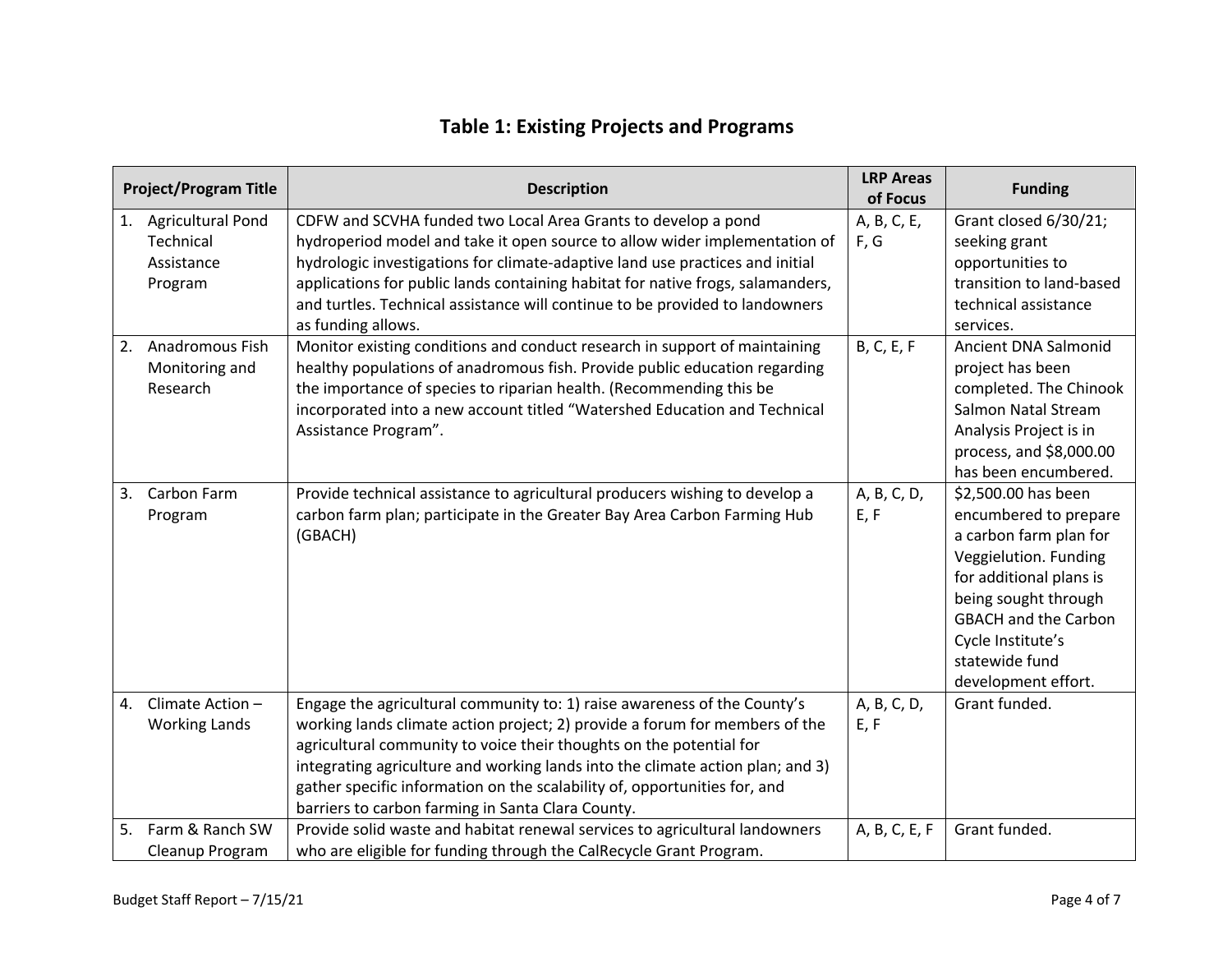|    | <b>Project/Program Title</b>                                   | <b>Description</b>                                                                                                                                                                                                                                                                                                                                                                                                                           | <b>LRP Areas</b><br>of Focus | <b>Funding</b>                                                                                                                                                                                   |
|----|----------------------------------------------------------------|----------------------------------------------------------------------------------------------------------------------------------------------------------------------------------------------------------------------------------------------------------------------------------------------------------------------------------------------------------------------------------------------------------------------------------------------|------------------------------|--------------------------------------------------------------------------------------------------------------------------------------------------------------------------------------------------|
| 6. | <b>Healthy Soils</b><br>Program                                | Provide match funding to: 1) implement a Nutrient Management Program<br>(NMP) to provide soil, water and compost testing to agricultural producers,<br>provide training on use of online nutrient management tools, and provide<br>paid internship opportunities for students; and 2) to develop a Community<br>Composting Network (CCN) to foster increased organizational self-sufficiency<br>through the creation and sharing of compost. | A, B, C, E, F                | NMP dependent on<br>grant award from NACD;<br>\$5,000.00 anticipated<br>for cash match for grant.<br>CCN dependent on grant<br>award from USDA; in-<br>kind match only.                          |
| 7. | <b>Monarch Butterfly</b><br>and Pollinator<br>Program          | Provide materials and technical assistance to establish Monarch Butterfly and<br>Pollinator Habitat.                                                                                                                                                                                                                                                                                                                                         | A, B, E, F                   | Xerces grant closed<br>6/30/21; in discussions<br>with the Santa Clara<br><b>Valley Habitat Agency</b><br>(SCVHA) regarding<br>potential regional<br>project; no remaining<br>funding allocated. |
| 8. | <b>Agricultural Pond</b><br>Technical<br>Assistance<br>Program | CDFW and SCVHA funded two Local Area Grants to develop a pond<br>hydroperiod model and take it open source to allow wider implementation of<br>hydrologic investigations for climate-adaptive land use practices and initial<br>applications for public lands containing habitat for native frogs, salamanders,<br>and turtles. Technical assistance will continue to be provided to landowners<br>as funding allows.                        | A, B, C, E,<br>F, G          | Grant closed 6/30/21;<br>additional funding<br>needed to transition to<br>land-based technical<br>assistance services.                                                                           |
| 9. | Post-Disaster<br>Technical<br>Assistance<br>Program            | Provide: 1) technical assistance to agricultural landowners and producers<br>impacted by the SCU Lightning Complex fire and other disasters; 2) provide<br>producer outreach on available programs; and 3) provide support to NRCS<br>and Farm Service Agency.                                                                                                                                                                               | A, B, C, D,<br>E, F, G       | \$3,483.96 remaining in<br><b>GCRCD</b> program funding<br>from original \$10,000<br>encumbrance;<br>\$5,481.50 remaining in<br>NRCS/SMRCD service<br>agreement.                                 |
|    | 10. Rural Roads<br>Program                                     | Provide educational and technical assistance to rural landowners to mitigate<br>environmental impacts of low volume roads on soil stability and health,<br>wildlife, and water quality.                                                                                                                                                                                                                                                      | A, B, C, D,<br>E, F          | Original program was<br>provided via NRCS<br>grant; seeking funding<br>opportunities to<br>continue program.                                                                                     |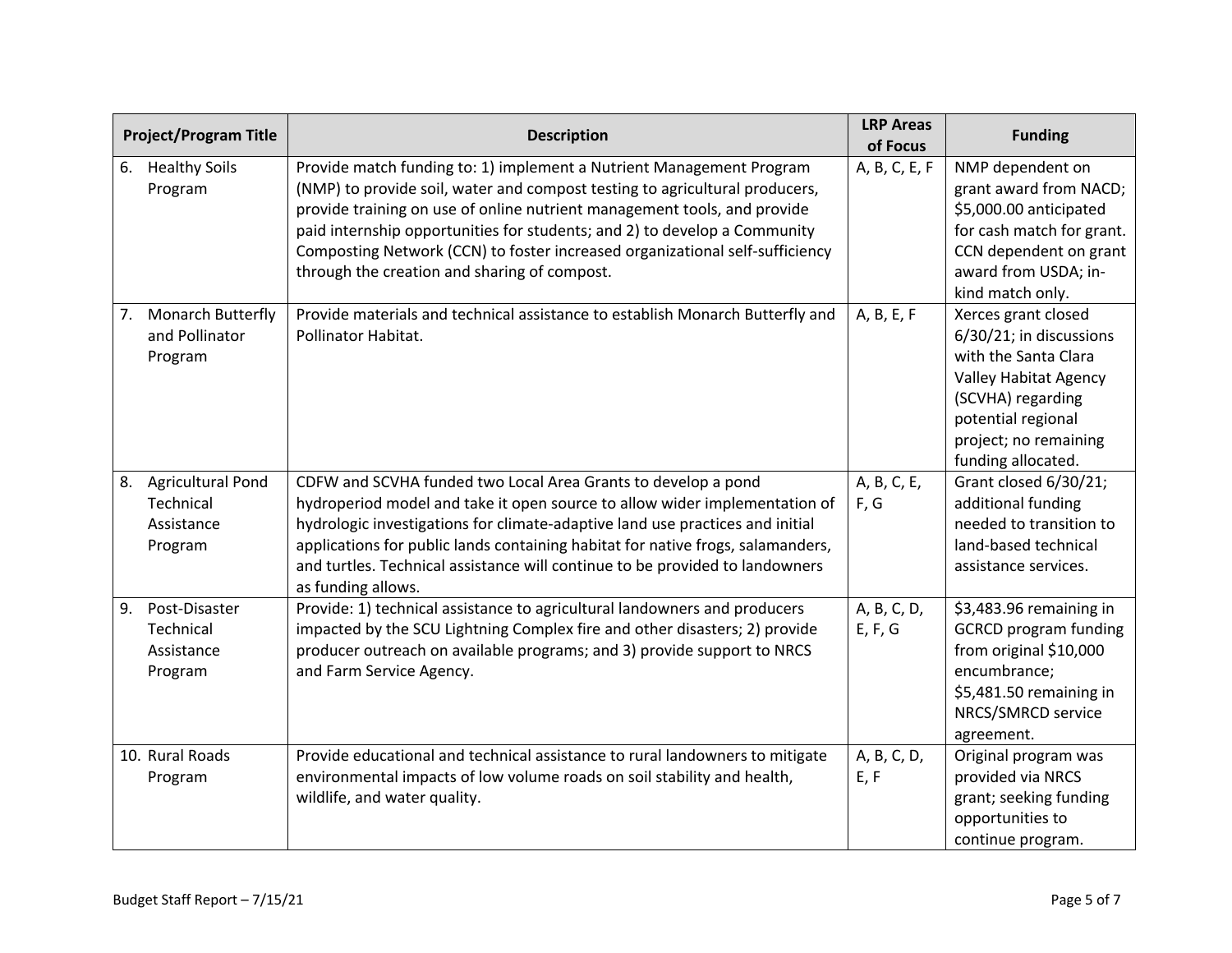| <b>Project/Program Title</b>            | <b>Description</b>                                                                                                                                                                                                                                                                                                                                                                                | <b>LRP Areas</b><br>of Focus | <b>Funding</b>                                                                                                                                                     |
|-----------------------------------------|---------------------------------------------------------------------------------------------------------------------------------------------------------------------------------------------------------------------------------------------------------------------------------------------------------------------------------------------------------------------------------------------------|------------------------------|--------------------------------------------------------------------------------------------------------------------------------------------------------------------|
| 11. Silver Creek Linear<br>Park Project | The project will determine the likely size and pathways of winter flows that<br>leave the main channel during storm events and the results of the study could<br>inform ultimate management of flows at the project site for enhancement of<br>aquatic habitat, reduced flood risk and protection of infrastructure.                                                                              | B, C, E, G                   | \$2,700.00 has been<br>encumbered for site<br>monitoring agreement;<br>the remaining<br>\$68,610.00 in expenses<br>is funded by PG&E, with<br>GCRCD in-kind match. |
| 12. Tule Elk Habitat<br>Program         | Provide funding for: 1) habitat suitability analysis report in collaboration with<br>CDFW; 2) facilitation of stakeholder meetings; and 3) DNA testing of museum<br>bones.                                                                                                                                                                                                                        | A, B, C, D,<br>E, F          | \$15,000.00 has been<br>encumbered.                                                                                                                                |
| 13. Watershed Cap.<br>Project           | Historical account name for FAHCE and Adaptive Management Team (AMT)<br>activities. (Recommending changing name to the more transparent,<br>comprehensive and descriptive title "Watershed Education and Technical<br>Assistance Program".)                                                                                                                                                       | A, B, C, D,<br>E, F, G       | Annual funding<br>commitment is<br>developed based on<br>projected activities for<br>the year. This year's<br>needed allocation is<br>estimated at \$20,000.       |
| 14. Watershed<br>Group/RCMP             | In collaboration with other watershed partners, provide funding to: 1)<br>support development of a stakeholder-driven watershed group; 2) provide<br>input on projects impacting watershed health; and 3) assist with development<br>of a watershed assessment plan. (Recommend that this be incorporated into<br>a new account titled "Watershed Education and Technical Assistance<br>Program". | A, B, C, D,<br>E, F          | \$24,397.50 remaining in<br>program funding from<br>original \$30,000.00<br>encumbrance.                                                                           |

[continued on next page]